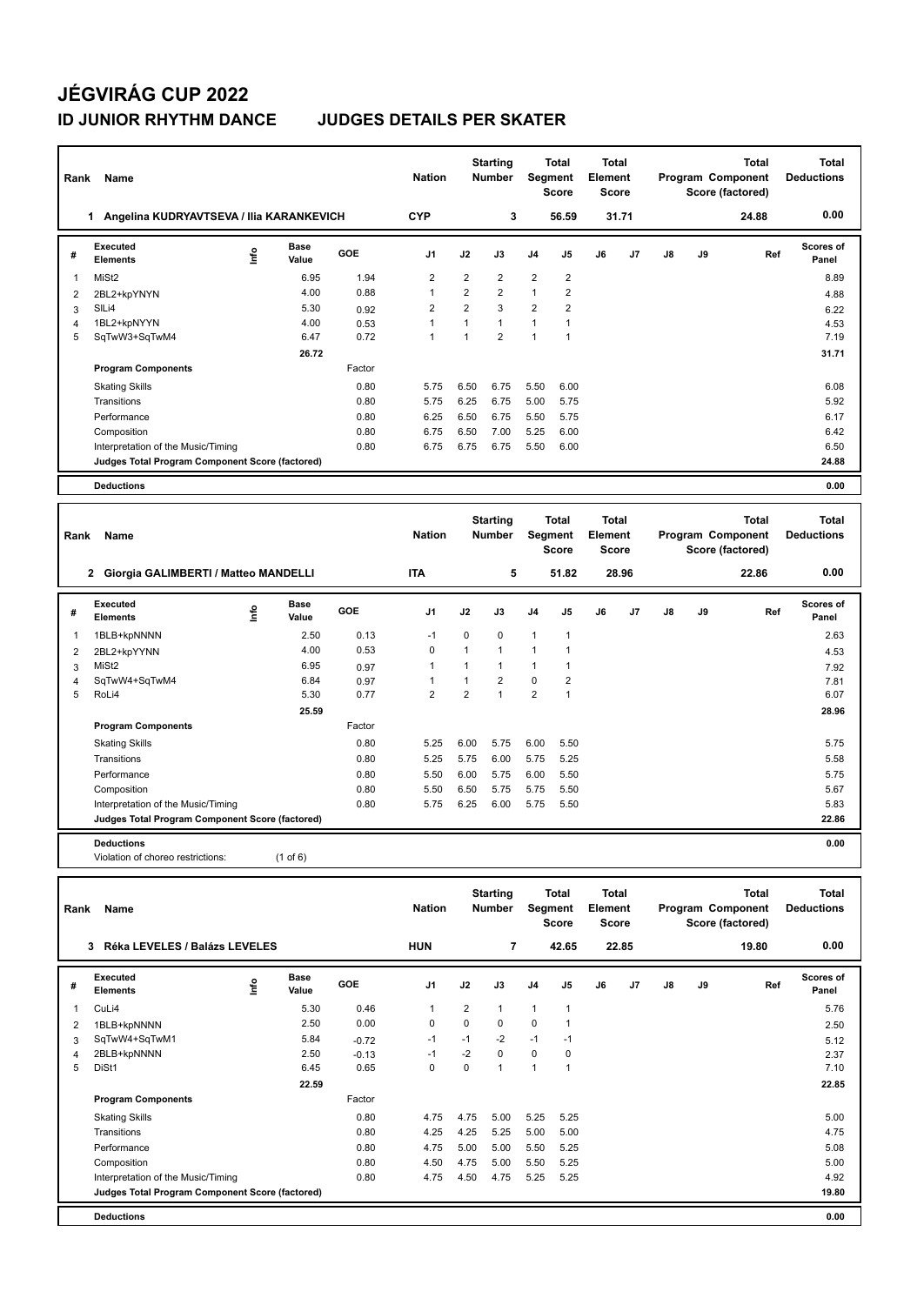# **JÉGVIRÁG CUP 2022 ID JUNIOR RHYTHM DANCE JUDGES DETAILS PER SKATER**

| Rank           | Name                                            |      |                      |            | <b>Nation</b>  |                                  | <b>Starting</b><br><b>Number</b> | Segment                                 | Total<br><b>Score</b> | <b>Total</b><br>Element<br><b>Score</b> |                |                                       |    | <b>Total</b><br>Program Component<br>Score (factored) | <b>Total</b><br><b>Deductions</b> |
|----------------|-------------------------------------------------|------|----------------------|------------|----------------|----------------------------------|----------------------------------|-----------------------------------------|-----------------------|-----------------------------------------|----------------|---------------------------------------|----|-------------------------------------------------------|-----------------------------------|
|                | 4 Corinna HUBER / Patrik HUBER                  |      |                      |            | <b>AUT</b>     |                                  | 4                                |                                         | 38.59                 |                                         | 21.19          |                                       |    | 17.40                                                 | 0.00                              |
| #              | Executed<br><b>Elements</b>                     | ١nf٥ | Base<br>Value        | <b>GOE</b> | J <sub>1</sub> | J2                               | J3                               | J <sub>4</sub>                          | J5                    | J6                                      | J <sub>7</sub> | J8                                    | J9 | Ref                                                   | Scores of<br>Panel                |
| $\overline{1}$ | SqTwW4+SqTwM3                                   |      | 6.47                 | 0.72       | $\mathbf{1}$   | $\mathbf{1}$                     | $\mathbf{1}$                     | $\overline{1}$                          | $\mathbf{1}$          |                                         |                |                                       |    |                                                       | 7.19                              |
| $\overline{2}$ | 2BLB+kpNNNN                                     |      | 2.50                 | $-0.38$    | $-1$           | $-1$                             | $-1$                             | $-1$                                    | $-1$                  |                                         |                |                                       |    |                                                       | 2.12                              |
| 3              | SILi4                                           |      | 5.30                 | 0.46       | $\mathbf{1}$   | $\mathbf{1}$                     | $\mathbf{1}$                     | $\mathbf{1}$                            | $\mathbf 0$           |                                         |                |                                       |    |                                                       | 5.76                              |
| $\overline{4}$ | 1BLB+kpNNNN                                     |      | 2.50                 | $-0.38$    | $-1$           | $-2$                             | $-1$                             | $-1$                                    | $-1$                  |                                         |                |                                       |    |                                                       | 2.12                              |
| 5              | <b>MiStB</b>                                    |      | 4.00                 | 0.00       | $\Omega$       | $\Omega$                         | $\mathbf 0$                      | $\Omega$                                | $\mathbf 0$           |                                         |                |                                       |    |                                                       | 4.00                              |
|                |                                                 |      | 20.77                |            |                |                                  |                                  |                                         |                       |                                         |                |                                       |    |                                                       | 21.19                             |
|                | <b>Program Components</b>                       |      |                      | Factor     |                |                                  |                                  |                                         |                       |                                         |                |                                       |    |                                                       |                                   |
|                | <b>Skating Skills</b>                           |      |                      | 0.80       | 4.50           | 4.50                             | 4.50                             | 5.00                                    | 3.75                  |                                         |                |                                       |    |                                                       | 4.50                              |
|                | Transitions                                     |      |                      | 0.80       | 4.00           | 3.75                             | 4.25                             | 4.75                                    | 3.75                  |                                         |                |                                       |    |                                                       | 4.00                              |
|                | Performance                                     |      |                      | 0.80       | 4.50           | 4.00                             | 4.25                             | 4.75                                    | 4.00                  |                                         |                |                                       |    |                                                       | 4.25                              |
|                | Composition                                     |      |                      | 0.80       | 4.75           | 4.75                             | 4.25                             | 5.00                                    | 3.75                  |                                         |                |                                       |    |                                                       | 4.58                              |
|                | Interpretation of the Music/Timing              |      |                      | 0.80       | 4.50           | 4.25                             | 4.50                             | 4.75                                    | 4.00                  |                                         |                |                                       |    |                                                       | 4.42                              |
|                | Judges Total Program Component Score (factored) |      |                      |            |                |                                  |                                  |                                         |                       |                                         |                |                                       |    |                                                       | 17.40                             |
|                | <b>Deductions</b>                               |      |                      |            |                |                                  |                                  |                                         |                       |                                         |                |                                       |    |                                                       | 0.00                              |
|                |                                                 |      |                      |            |                |                                  |                                  |                                         |                       |                                         |                |                                       |    |                                                       |                                   |
| Rank           | <b>Name</b>                                     |      |                      |            | <b>Nation</b>  | <b>Starting</b><br><b>Number</b> |                                  | <b>Total</b><br>Segment<br><b>Score</b> |                       | Total<br>Element<br><b>Score</b>        |                | Program Component<br>Score (factored) |    | Total                                                 | <b>Total</b><br><b>Deductions</b> |
|                | Anita STRAUB / Andreas STRAUB<br>5              |      |                      |            | <b>AUT</b>     |                                  | 6                                |                                         | 34.15                 |                                         | 18.31          |                                       |    | 16.84                                                 | $-1.00$                           |
| #              | Executed<br><b>Elements</b>                     | lnfo | <b>Base</b><br>Value | <b>GOE</b> | J <sub>1</sub> | J2                               | J3                               | J <sub>4</sub>                          | J5                    | J6                                      | J7             | $\mathsf{J}8$                         | J9 | Ref                                                   | <b>Scores of</b><br>Panel         |
|                |                                                 |      | 0.00                 | 0.00       | ä,             |                                  |                                  | ٠                                       | $\blacksquare$        |                                         |                |                                       |    |                                                       | 0.00                              |
| $\overline{2}$ | 2BLB+kpNNNN                                     |      | 2.50                 | $-0.25$    | $-1$           | $-1$                             | $-1$                             | 0                                       | 0                     |                                         |                |                                       |    |                                                       | 2.25                              |
| 3              | 1BLB+kpNNNN                                     |      | 2.50                 | $-0.25$    | $-1$           | $-1$                             | $-1$                             | 0                                       | 0                     |                                         |                |                                       |    |                                                       | 2.25                              |
| $\overline{4}$ | SqTwW3+SqTwM                                    | F    | 3.05                 | $-1.45$    | $-4$           | $-5$                             | $-4$                             | $-3$                                    | $-4$                  |                                         |                |                                       |    |                                                       | 1.60                              |
| 5              | RoLi4                                           |      | 5.30                 | 0.46       | $\mathbf{1}$   | $\mathbf{1}$                     | $\mathbf{1}$                     | $\mathbf{1}$                            | $\mathbf{1}$          |                                         |                |                                       |    |                                                       | 5.76                              |
| 6              | MiSt1                                           |      | 6.45                 | 0.00       | $\Omega$       | $\Omega$                         | $\mathbf 0$                      | $\mathbf 0$                             | $\mathbf 0$           |                                         |                |                                       |    |                                                       | 6.45                              |

|   | Violation of choreo restrictions:               | $(1$ of 6) |         |      |      |      |      |             |         |
|---|-------------------------------------------------|------------|---------|------|------|------|------|-------------|---------|
|   | <b>Deductions</b>                               | Falls:     | $-1.00$ |      |      |      |      |             | $-1.00$ |
|   | Judges Total Program Component Score (factored) |            |         |      |      |      |      |             | 16.84   |
|   | Interpretation of the Music/Timing              |            | 0.80    | 4.50 | 4.25 | 4.50 | 4.00 | 4.00        | 4.25    |
|   | Composition                                     |            | 0.80    | 4.75 | 4.50 | 4.25 | 4.25 | 4.25        | 4.33    |
|   | Performance                                     |            | 0.80    | 4.25 | 3.75 | 4.25 | 4.00 | 4.00        | 4.08    |
|   | Transitions                                     |            | 0.80    | 4.25 | 4.00 | 4.50 | 4.00 | 4.00        | 4.08    |
|   | <b>Skating Skills</b>                           |            | 0.80    | 4.75 | 4.25 | 4.50 | 4.25 | 4.00        | 4.33    |
|   | <b>Program Components</b>                       |            | Factor  |      |      |      |      |             |         |
|   |                                                 | 19.80      |         |      |      |      |      |             | 18.31   |
| 6 | MiSt1                                           | 6.45       | 0.00    | 0    | 0    | 0    | 0    | $\mathbf 0$ | 6.45    |
| 5 | RoLi4                                           | 5.30       | 0.46    |      |      |      |      | 1           | 5.76    |
| 4 | SqTwW3+SqTwM                                    | F<br>3.05  | $-1.45$ | -4   | $-5$ | $-4$ | $-3$ | $-4$        | 1.60    |
| 3 | 1BLB+KDNNNN                                     | 2.50       | $-0.25$ | -1   | -1   | -1   | U    | U           | 2.25    |

F Fall